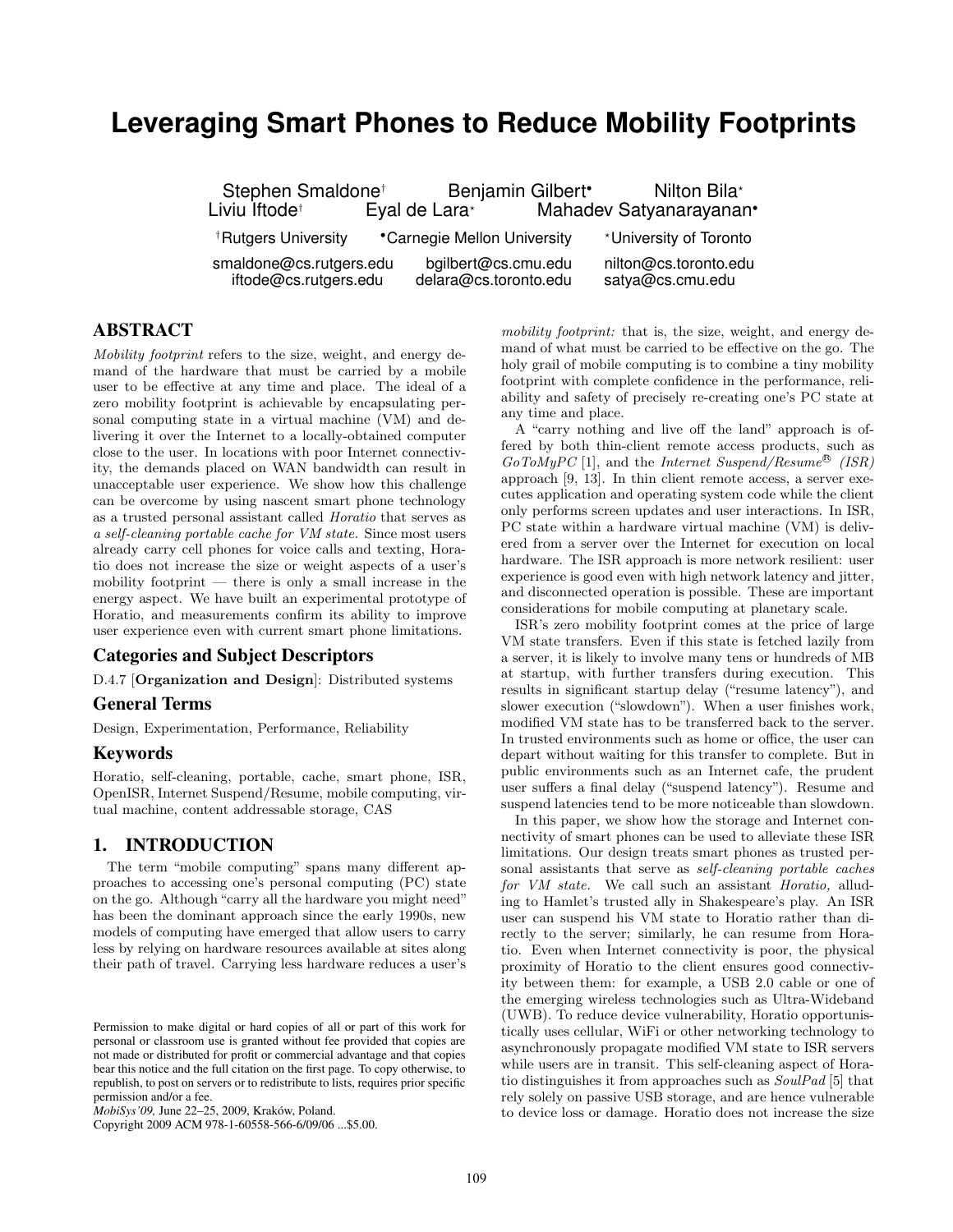or weight aspects of ISR's mobility footprint because most users already carry cell phones for voice calls and texting. Only the energy aspect increases slightly.

We have implemented a prototype of Horatio that runs on two currently-available smart phones: the Symbian-based Nokia N95 and the Linux-based Openmoko Neo FreeRunner. Measurements with this prototype confirm that current smart phone technology is already adequate for improving user experience in ISR settings. At the same time, our measurements reveal significant inefficiencies and suggest improvements in the protocol stacks and software environments of current smart phones.

This paper makes five contributions:

- It introduces mobility footprint as a fundamental attribute of usability, and explores the merits of alternative approaches to improving this attribute in mobile computing systems.
- It extends the well-known two-tier client-server architecture to include a smart phone as an intermediate third tier that operates as a mobile self-cleaning cache. This extension improves user-perceived performance while preserving the classic two-tier architecture's strengths in security, performance and manageability.
- It describes the design and prototype implementation of a system with small mobility footprint that is based on this extended client-server architecture.
- It demonstrates the usability benefits of this architectural extension through extensive experiments on the prototype implementation.
- It identifies specific improvements to current smart phones to better serve as mobile self-cleaning caches.

The remainder of the paper is organized as follows. Sections 2 and 3 present relevant background, provide motivating examples, and position Horatio within a taxonomy of design choices. Section 4 presents the design and prototype implementation of Horatio. Section 5 presents an experimental evaluation of the prototype. Section 6 discusses some open issues and future research directions. Finally, Section 7 concludes the paper.

# 2. BACKGROUND AND MOTIVATION

# 2.1 ISR Overview

As its name suggests, ISR emulates the suspend/resume capability of laptop hardware. This is a well-understood metaphor today, and one that applications and operating systems already support. The difference is, of course, that ISR allows one to suspend on one machine and seamlessly resume on another. ISR achieves this functionality by layering a VM-encapsulated computing environment, called a parcel, on distributed storage based on the client-server model. A parcel corresponds to the entirety of PC state, including CPU, memory, disk, and I/O devices. It thus includes a guest OS, installed applications, and local files. Further discussion of these concepts and a summary of ISR evolution can be found in a recent paper [13]. This work was based on release 0.9.4 of the  $OpenISR^{\tiny{\textcircled{D}}}$  platform, whose source code can be downloaded from http://isr.cmu.edu.

# 2.2 Motivating Examples

To illustrate how Horatio can improve user experience, we provide two hypothetical ISR scenarios that capture the essence of real-world usage.



# *2.2.1 A Day in a Busy Professional's Life*

Jill is a young professional. On a typical morning, she does homework on a desktop for her part-time MBA course and then checks her e-mail before leaving for work. During her commute, her parcel is suspended to an ISR server. At work, she resumes her desktop session and has a productive morning. Over lunch, she finishes her homework and then downloads and watches an episode of her favorite TV sitcom. After work, Jill meets friends at a coffee shop to view and edit vacation pictures on a laptop loaned by the coffee shop. Before heading to the gym, she updates her iPod for the workout with a podcast delivered earlier to her parcel.

In this scenario, ISR readily supports Jill's well-connected desktop sessions at home and office. However, resume and suspend times at the coffee shop are unacceptable because of poor Internet connectivity. Since the loaner laptop has to be returned to the coffee shop, Jill is forced to wait for the full duration of the suspend latency.

Horatio could greatly improve Jill's user experience at the coffee shop. When leaving work, Jill suspends her desktop session to her smart phone. At the coffee shop, she quickly resumes from the phone. Before leaving the coffee shop, she quickly suspends to her phone, returns the loaner laptop and heads off for the gym. During her walk, Horatio uses the phone's 3G connectivity to send parcel changes to the ISR server; it completes this task during her workout by using WiFi connectivity in the gym. Together, ISR and Horatio provide Jill with the illusion of seamless and ubiquitous access to her PC state without her carrying anything more than her smart phone.

## *2.2.2 A Week in a Global Traveler's Life*

Jack is a marketing consultant with projects that span the U.S. and Europe. An upcoming business trip requires him to make multiple stops within the U.S. and then multiple stops within Romania. As Figure 1 illustrates, Jack will experience two *oases of connectivity* (entirely within the U.S., and entirely within Romania) within which Internet connectivity is excellent. However, connectivity is poor between the U.S. and Romania. When Jack travels between client sites A and B within the U.S., he can resume his ISR session directly from the server; when he is ready to leave a site, he can suspend his ISR session back to the server. However, when Jack travels between sites in Romania (C and D in Figure 1), his ISR user experience is unacceptable. Because of poor connectivity to his ISR server in the U.S., he experiences long resume latency, substantial slowdown and long suspend latency. Thus, ISR becomes virtually unusable.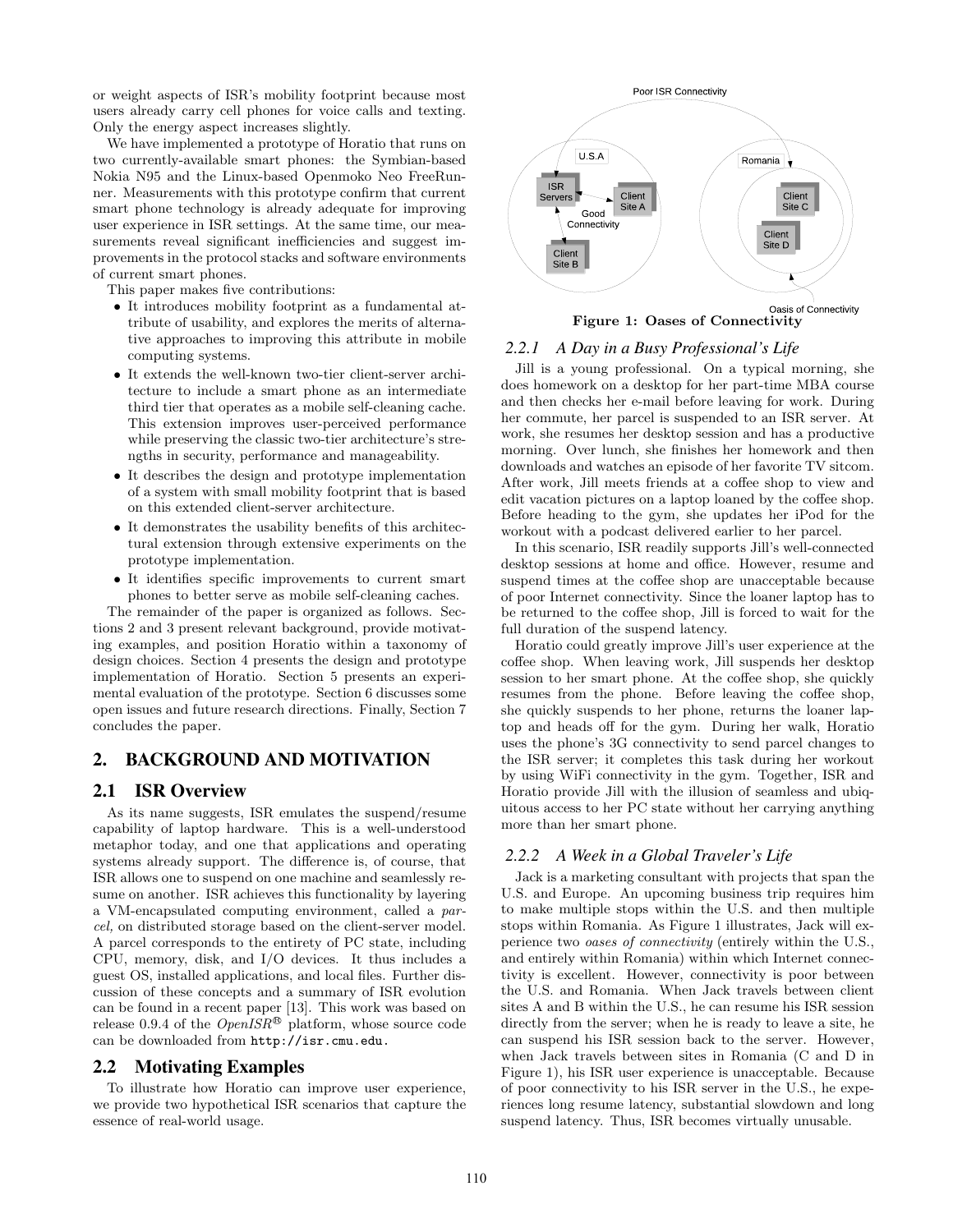|                         | Carry PC hardware     | Thin client<br>remote access | Software<br>virtualization | VM on<br>USB device | VM delivered<br>over Internet | Horatio   |
|-------------------------|-----------------------|------------------------------|----------------------------|---------------------|-------------------------------|-----------|
| Examples of approach    | any laptop, notebook, | GoToMyPC,                    | MojoPac, U3.               | SoulPad             | <b>ISR</b>                    |           |
|                         | or UMPC               | VNC                          | Ceedo                      |                     |                               |           |
| Mobility footprint      | large                 | zero                         | very small                 | very small          | zero                          | small     |
| Accuracy of re-creation | perfect               | perfect                      | variable                   | high                | high                          | high      |
| Network resiliency      | perfect               | low                          | perfect                    | perfect             | high                          | very high |
| Network demand          | zero                  | low                          | zero                       | zero                | very high                     | high      |
| Physical vulnerability  | high                  | zero                         | high                       | high                | very low                      | low       |

Horatio offers a powerful solution to this problem. Before leaving the U.S., Jack can suspend his session to Horatio. In Romania, he can resume directly from Horatio. As Jack moves from Site C to Site D, for example, he can quickly suspend and resume to and from Horatio, with performance similar to what he experiences while in the U.S. Additionally, as he travels within Romania, Horatio can opportunistically take advantage of transient good connectivity to the U.S. to incrementally propagate modified state to his ISR server. Finally, when Jack returns to the U.S., Horatio can complete any remaining state transfer and synchronization steps.

# 3. TAXONOMY OF APPROACHES

Table 1 summarizes how well alternative approaches to mobile computing approximate the unattainable ideal of a zero mobility footprint combined with perfect reliability, safety and performance. Although both ISR and thin client remote access offer a zero mobility footprint, ISR has much lower sensitivity to WAN latency and jitter. This arises from the very different ways in which ISR and thin clients use the network. With ISR, synchronous network access is needed only to service cache misses. Once a part of VM state is cached, further execution only involves local accesses to it. After the working set of VM state is built up, an ISR user's interactive experience on applications and files within the guest OS is fully insulated from network degradation until the end of her session. Only references to remote files or to the Web continue to be network-dependent. In contrast, thin clients are sensitive to network degradation for the entire duration of a user session. Tolia et al. [17] show that the adequacy of thin-client computing is highly variable, and depends on both the application and the available network quality. It is latency, not bandwidth, that is the greater challenge. Tightly coupled tasks such as graphics editing suffer more than loosely coupled tasks such as web browsing. ISR makes the tradeoff of reducing sensitivity to network latency and jitter at the cost of increased bandwidth demand: shipping VM state involves far more data than the keystrokes, mouse movements, and screen updates of thin client remote access.

ISR's tradeoff (increasing bandwidth demand for reduced sensitivity to WAN latency and jitter) aligns well with the current trajectory of Internet evolution. It is very unlikely that the fundamental considerations leading to this tradeoff will change in the foreseeable future. The prime targets of networking improvements today are bandwidth, security, energy efficiency, and manageability. Often, the techniques used for these improvements hurt latency. For example, firewalls and overlay networks both achieve their goals by increasing the software path length traversed by packets. In wireless networks, a common energy-saving technique is to turn on the mobile device's transceiver only for short periods

of time to receive and acknowledge packets that have been buffered at a base station. This increases average end-to-end latency for packets, and also increases jitter. In contrast, bandwidth may be hardly affected by these techniques because it is an aggregate rather than instantaneous measure. WAN bandwidth is likely to improve over time, but comparable improvements in WAN latency and jitter are unlikely.

Total network independence (i.e., perfect resilience and zero demand) combined with a very small mobility footprint can be achieved by transporting PC state on a USB storage device. This corresponds to the columns labeled "Software virtualization" and "VM on USB device" in Table 1. For example, in SoulPad [5] execution state is encapsulated in a VM and transported on a USB storage device between different machines.  $Mojo Pac$  [2] is a software virtualization product that customizes applications for installation on to a USB storage device, which can then be transported to any other compatible machine for re-creation of the original application environment. Accuracy of re-creation is the property that defines the level to which the user experience is similar across machines.

Physical vulnerability is a concern with all approaches except thin clients. With ISR, it only involves loss of work since the last suspend. With the other approaches, loss or destruction of the USB storage device leads to loss of PC state. A careful regimen of backups can help, but many users are not sufficiently disciplined for this to be a satisfactory solution. From the viewpoint of usability, restoration from backup is typically an administrative step that involves different software, different system context and a different set of commands and actions from normal use. In contrast, recovery in ISR is integrated with normal usage context: one merely asks to resume an earlier version of a parcel. The lack of integration also requires a backup system to be run periodically to scan for state changes, even when there are no changes. This introduces a trade-off between energy usage and time between backups on a smart phone.

Horatio improves upon ISR along the dimensions of network resiliency and network demand. It achieves this at a slight increase in the mobility footprint. There is also a slight increase in physical vulnerability because dirty VM state may reside on a Horatio device while awaiting transfer to a server. However, the self-cleaning aspect of Horatio bounds the duration of physical vulnerability. If dirty state on Horatio is lost before self-cleaning completes, only the work done since the most recent resume is lost. Compared to Horatio, the "Software Virtualization" and "VM on USB device" approaches have greater physical vulnerability, since entire computing state resides on a local USB storage device. If the device is lost or damaged, the only recourse is to restore from backup. This is more onerous than simply executing "isr resume <previous-parcel-version>."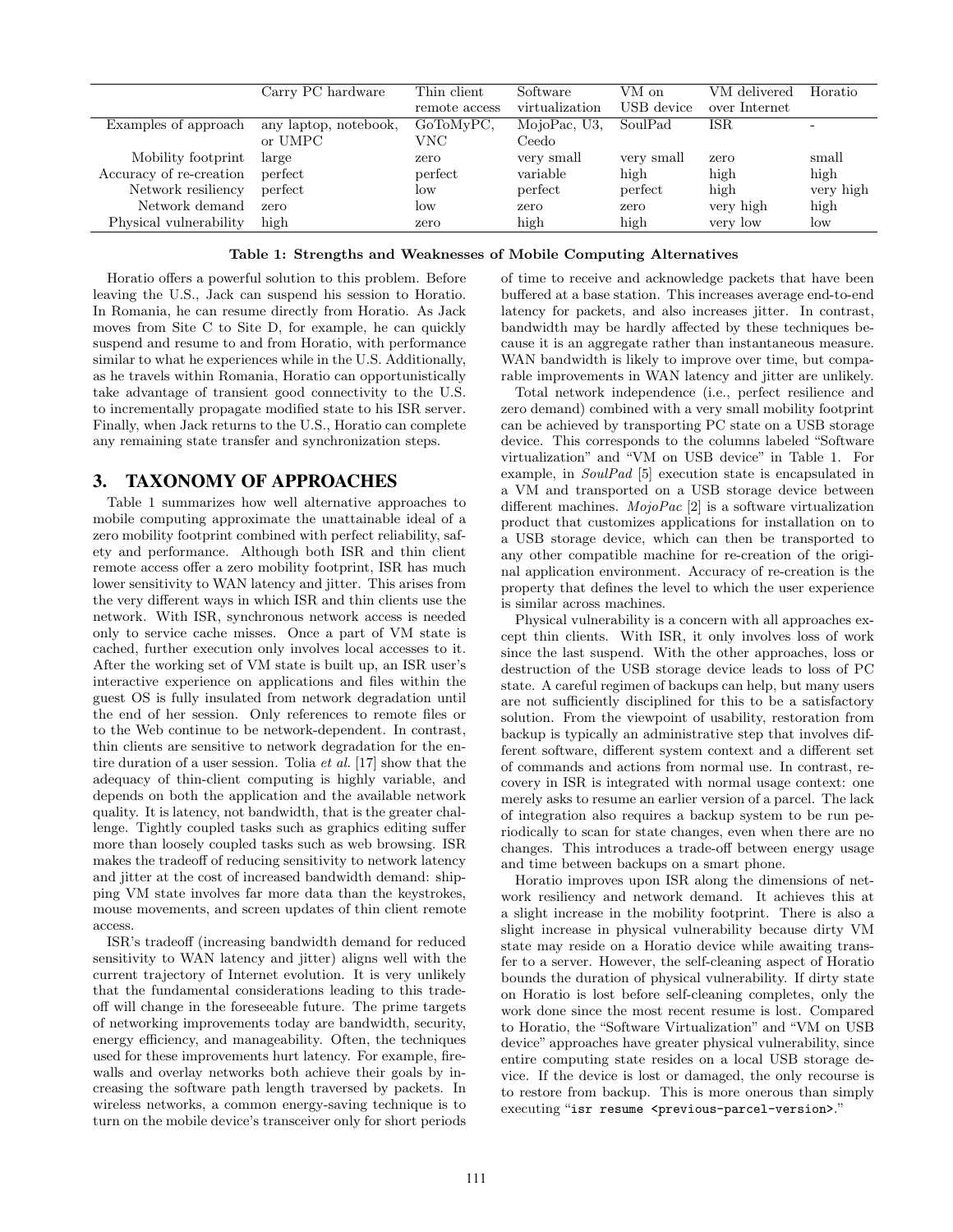

Figure 2: Separating Parcel Storage and Execution

Figure 2 illustrates a different way of looking at the design space around Horatio. For ease of exposition, we use the term "parcel" in this figure to mean "user's computing environment" even in non-ISR models. We also use the terms "resume" and "suspend" to mean execution startup and shutdown. The design space has two dimensions. The parcel home dimension corresponds to the storage site of a parcel when it is not in active use. The *parcel locus* dimension corresponds to the current execution site of a parcel. Moving clockwise from bottom left, the quadrants of Figure 2 map to different models of mobile computing:

- LOCAL/LOCAL: local hardware executes a local parcel. The classic unvirtualized PC falls into this quadrant. A laptop has a smaller mobility footprint, but is otherwise identical. Even smaller mobility footprints are exhibited by SoulPad, MojoPac and other solutions based on a small USB device. This quadrant exhibits fast resume and suspend combined with crisp interactive response that is immune to network quality and reliability. However, the parcel is vulnerable to damage or loss of its storage device.
- LOCAL/REMOTE: remote hardware executes a local parcel. When the remote resources are dynamically discovered in mobile computing, this corresponds to "cyber foraging"[4]. A small mobility footprint is achieved because the mobile device only needs to store the parcel rather than to execute it. Device vulnerability is similar to the local/local case.
- REMOTE/REMOTE: parcel is both stored and executed remotely. The client merely serves as a portal to the execution. It thus corresponds to thin client remote access, and provides fast resume and suspend with a zero mobility footprint and zero device vulnerability. On the negative side, it has low network resiliency.
- $\bullet$  REMOTE/LOCAL: a remote parcel is fetched for local execution. This is essentially the ISR model. Resume and suspend are potentially slower than the local/local case, but the mobility footprint is zero and device vulnerability is low.

Figure 2 also identifies three hybrid models. "Snowbird" is a VM-based system [10] that dynamically morphs be-

tween local and remote execution. "Transient thin client" is a planned extension of the OpenISR platform that will allow a user to quickly resume a parcel via thin client remote access [13]; execution morphs into local execution once the working set of parcel state has been transferred to the client in the background. "Horatio" corresponds to the case where a smart phone serves as a temporary parcel home.

## 4. DESIGN AND IMPLEMENTATION

The enabling technology for Horatio is the smart phone, whose primary function includes basic mobile phone capabilities such as voice calls and texting. In addition, these smart phones may be viewed as "always-on" computing and storage devices with multiple network modalities (such as 3G, WiFi and Bluetooth) for Internet connectivity. Since these devices are still in the early stages of evolution, their capabilities are likely to improve significantly over time. Our goal in this research is to both validate the Horatio concept on currently-available smart phones, and to identify specific directions of improvement for future smart phones to serve as Horatio devices.

Horatio's goal is to serve as a performance accelerator for ISR, and to thus improve user experience in situations where Internet connectivity is poor or non-existent. In other words, Horatio should reduce resume latency, slowdown, and suspend latency in scenarios such as those in Section 2.2. It should also enable use of a machine with no Internet connectivity as an ISR client. It should achieve these benefits without significantly increasing the mobility footprint (i.e., energy usage) of a smart phone.

To meet these requirements, our design and implementation are based on a few key principles. We list these below, and discuss them in Sections 4.2 to 4.6:

- Expose opportunities for parallelism, asynchrony and speculation in data transfers by separating control from data (Sections 4.2, 4.6.1, and 4.6.3).
- Recognize that trust flows upstream, while performance flows downstream (Section 4.3).
- Use client and server resources rather than Horatio resources whenever possible (Section 4.4).
- Keep Horatio clean (Section 4.5).

## 4.1 Design Assumptions

We have made the following four assumptions in designing Horatio. First, Horatio operates within an ISR-enabled environment and uses the remote parcel home model of Figure 2. Consistent with this model, a Horatio user requires temporary use of clients wherever needed, and establishes or implicitly assumes trust in those clients prior to use [12, 14].

Second, we assume a Horatio user carries a smart phone that supports wireless networking (3G and WiFi), and has a USB-mountable disk large enough to store a user's parcel data. This assumption is realistic since modern smart phones already support multiple wireless networking options, and many come with 8GB or more of disk (some are even upgradeable to over 16GB with microSD disks). For both 3G and WiFi, we assume a fixed-fee cost model rather than a volume-sensitive model for wireless data transfers.

Our third assumption is that users place extended trust in their smart phones, but only transient trust in ISR clients that are borrowed. Between resume and suspend, the user trusts the ISR client that is executing her parcel. Once she walks away after suspend, she no longer counts on that client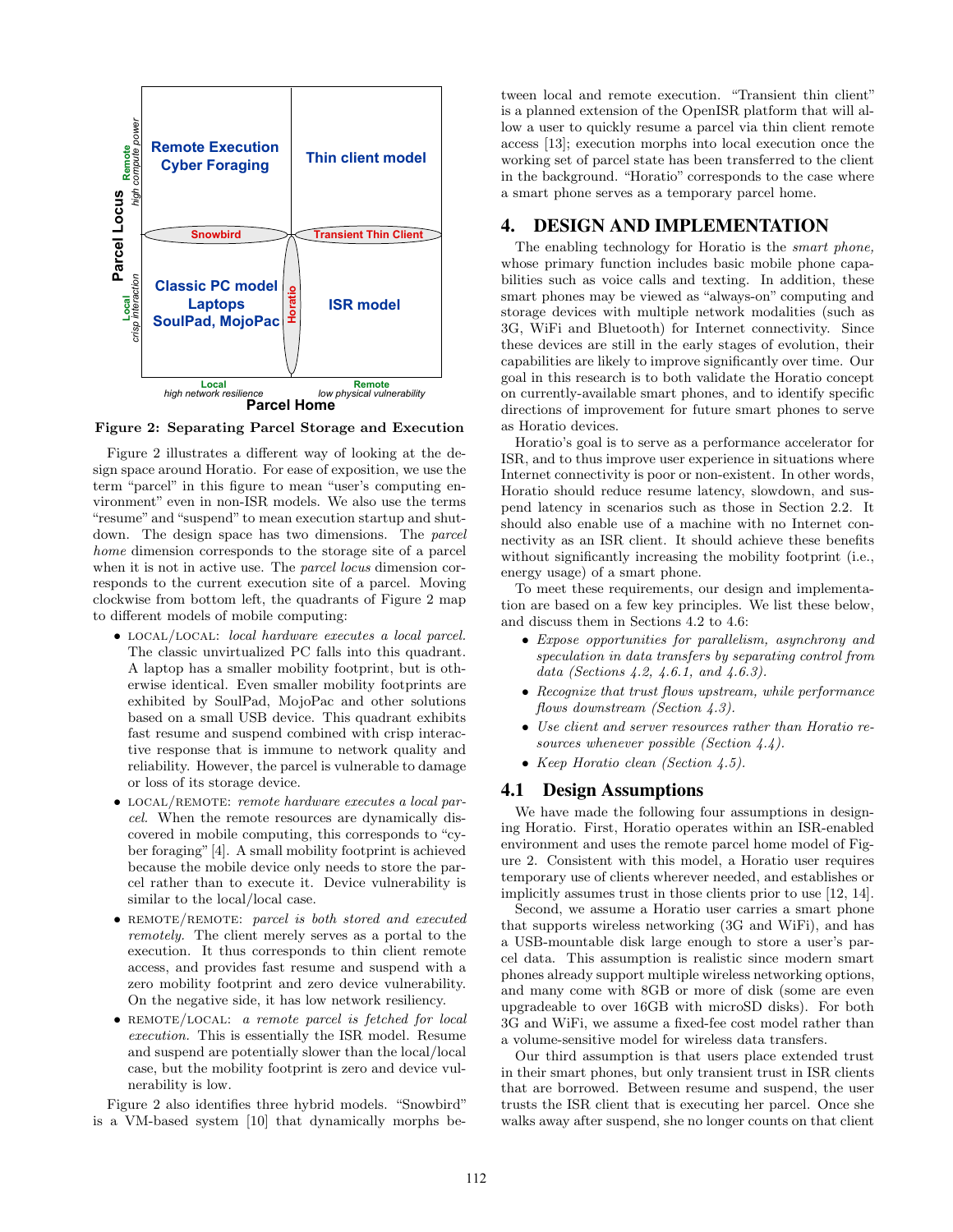| State Name                 | Type    | <b>Typical Size</b> | Description                                                     |
|----------------------------|---------|---------------------|-----------------------------------------------------------------|
| Memory Image               | data    | 200 MB              | Encrypted and compressed memory image and registers.            |
| Disk Image                 | data    | 3.5 GB              | Individually encrypted and compressed chunks of virtual disk.   |
| Keyring                    | control | $5.5\;\mathrm{MB}$  | Encryption keys and cryptographic hashes of virtual disk        |
|                            |         |                     | chunks. Encrypted with a key stored in the configuration file.  |
| Configuration File control |         | 500 bytes           | Operational parameters of a parcel and encryption key used to   |
|                            |         |                     | encrypt the keyring and memory image.                           |
| Ownership Nonce            | control | 10 bytes            | A unique identifier generated when a parcel is checked out from |
|                            |         |                     | an ISR server.                                                  |

|  | Table 2: Data and Control State of a Parcel |  |  |  |  |
|--|---------------------------------------------|--|--|--|--|
|--|---------------------------------------------|--|--|--|--|

to remain uncompromised or to propagate dirty state to the server. In contrast, she has complete confidence that Horatio will propagate dirty state to the server even if it takes many hours or days. Although attacks on smart phones are growing, this problem needs to be solved even if the smart phone is not used as a Horatio device.

Fourth, we assume strong connectivity between the ISR client and Horatio, which is reasonable given the close proximity of Horatio to the ISR client. For the ISR client-server and Horatio-ISR server links, we allow for the broadest range of connectivity, including total disconnection.

# 4.2 Data and Control Separation

Achieving Horatio's twin goals of improving ISR user experience and efficient self-cleaning is complicated by several factors. These include the large size of VM state, the wide range of network connectivity that has to be tolerated (ranging from gigabit LANs down to kilobit wireless links and even total disconnection), and the unpredictability in the availability and durability of network connections. When WiFi coverage is available, it is preferable to 3G for self-cleaning both from the viewpoint of performance and energy usage. When WiFi is unavailable, 3G may be the only choice. In addition, a recently-used ISR client may sometimes assist in propagating dirty state after suspend, even though our trust model does not require it to provide this assistance.

In other words, a good Horatio design has to work robustly and efficiently even in the face of considerable uncertainty in connectivity and client participation. We address these requirements by enabling uncoordinated, asynchronous data transfers to take place in parallel to the server from one or more recently-used clients as well as Horatio. Our design follows the principle of opportunism advocated by Tolia et al. in their work on DOT [16]. As their work shows, the key to achieving efficiency while preserving correctness with minimal coordination across multiple data transfer channels is to cleanly separate bulk data from its meta-data.

As Table 2 illustrates, Horatio views a parcel as consisting of two very distinct components: data state and control state. The data state consists of an encrypted VM memory image and individually-encrypted 128KB chunks of the virtual disk. The control state, which is the knowledge necessary to decrypt, validate and use the data state, consists of an encrypted keyring, a configuration file, and an ownership nonce, which is described below. Clean separation of control and data simplifies the use of replication and parallelism, while enabling the speculative transmission of modified data to be performed through the use of eager state propagation. Horatio can be quite cavalier in its use of these techniques for data state, provided it handles control state very carefully. Figure 3 illustrates client-Horatio-server interactions, which are explained in more detail in Sections 4.2.1 to 4.2.3.

# *4.2.1 Parcel Ownership and Handoff*

The absence of state sharing across VMs means that a single exclusive lock per parcel is acceptable. In Horatio, the ownership nonce represents this lock. When a parcel is checked out, the ISR server generates a new ownership nonce. This nonce has to be provided when the parcel is checked in. Possession of the nonce is proof that the entity performing the checkin is acting on behalf of the user. This is a reasonable assumption since all network connections (client-server, client-Horatio, and Horatio-server) are encrypted and authenticated. Exactly one site (client, server, or Horatio) can own a particular parcel at any point in time. Only the parcel owner can decrypt and validate the data state, but any site can cache parts of the data state or transmit parts of it in any way it chooses. As a result, most of a parcel's data state can be transferred opportunistically by the site most able to do so. Regardless of how it reached its destination, such data can be safely used after validation.

Ownership handoff occurs in three steps. First, the source site confirms that all required data has arrived at the destination site. Second, the keyring and configuration file are transferred. Finally, the ownership nonce is transferred using a two-phase commit protocol. If the source site is a client or Horatio, it deletes its copy of the control state, rendering it unable to decode any data state that is still cached.

## *4.2.2 Reducing Suspend Latency*

When client-server bandwidth is poor, the user can save time by performing a checkin of his parcel to his Horatio device rather than directly to the server. This can occur over any available connectivity such as USB, Ethernet, WiFi or Bluetooth. Because the bandwidth between the client and Horatio is likely to be much better than the bandwidth between the client and server, checking in to Horatio can significantly decrease suspend latency.

The client first transmits modified data state to Horatio, then transfers parcel ownership. After this point, the client may still have modified data state in its cache and may continue transmitting this dirty state directly to the server after the user departs. This is not required for correctness, but can reduce Horatio's mobility footprint by reducing the volume of wireless data it needs to transmit.

## *4.2.3 Reducing Resume Latency*

Horatio can reduce resume latency by serving as a lookaside cache [15] for data state. If the parcel is currently owned by the server, the control state is fetched from there. Otherwise, it is fetched from Horatio. Using the control state, the cryptographic hashes of the memory image and virtual disk chunks can be obtained. These are used to demand-fetch parts of data state from Horatio, if possible. Sometimes, Horatio may not possess parts of the data state (typically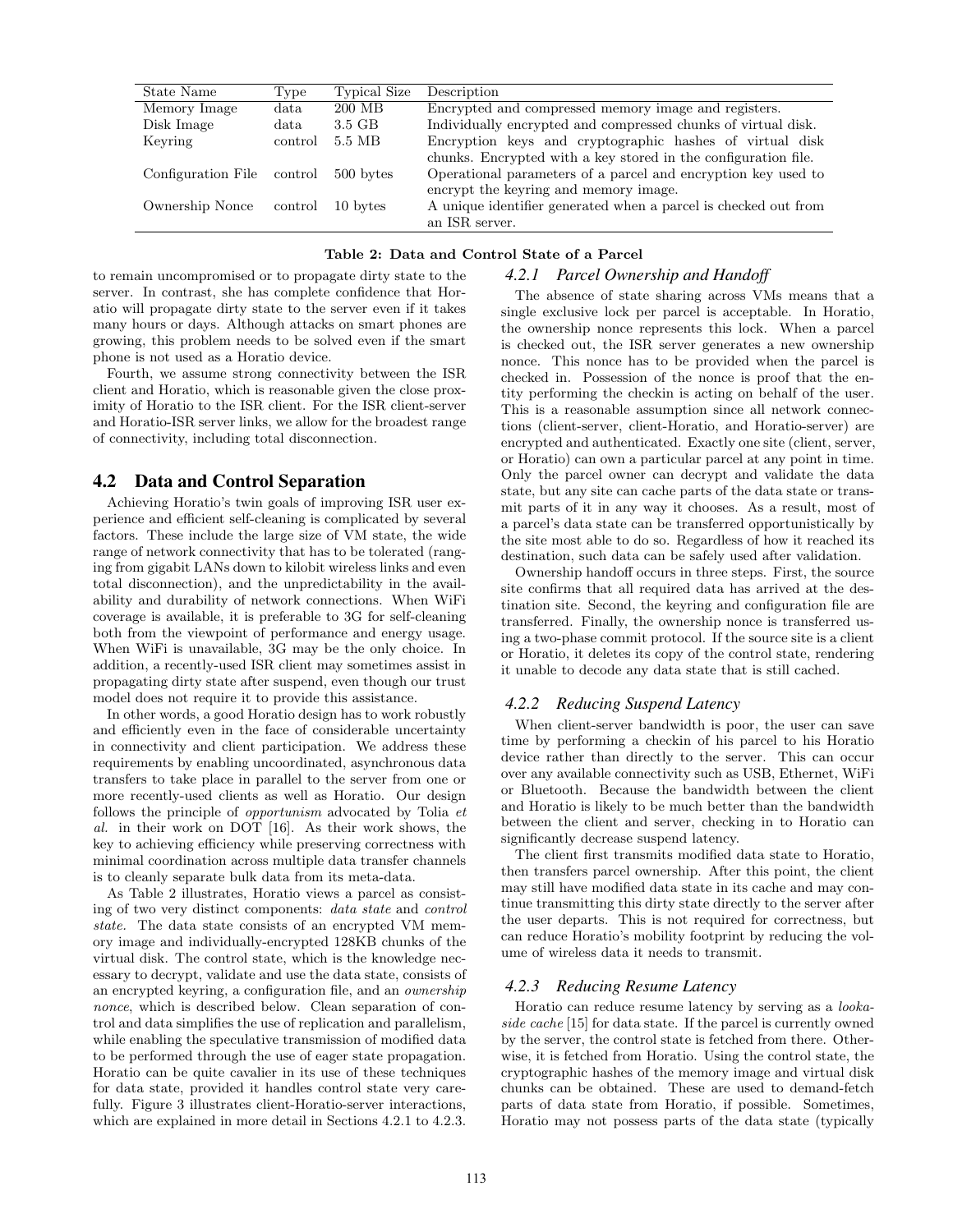

Figure 3: Control and Data Transfer in Horatio

those parts that are unmodified relative to the parcel version stored on the server). In that case, the lookaside reference fails and the client fetches that data directly from the server.

Horatio can be used to resume a parcel on a client that is disconnected from the Internet. For this to be successful, the user must have performed two steps in anticipation of this possibility. First, he should have transferred ownership of the parcel to Horatio. Second, he should have hoarded [8] all data state on Horatio.

## 4.3 Trust versus Performance Flow

The separation of data from control, together with the extensive use of parallelism, asynchrony and speculation in data transfers, results in a large and complex distributed parcel state space that spans an ISR server, multiple clients and a Horatio device. Reasoning about correctness in this state space (for example, "Can site A transfer ownership of parcel X to site B right now?") requires a simple set of rules that is consistent with user intuition. Our rules are based on a trust-performance hierarchy that arises from the introduction of a trusted portable device into the clientserver model.

At the apex of trust is an ISR server. By definition, a server is the ultimate authority for all the parcels that it owns. It contains the definitive, complete and most recent states of those parcels, except for some periods of time when a parcel has been checked out on a client or suspended to Horatio. Although the server may be temporarily inaccessible due to poor Internet connectivity, it is assumed to be completely trustworthy and reliable.

In the eyes of its owner, a Horatio device is completely trustworthy. It is thus ideally placed to offer ISR-related services to its owner even when the server is inaccessible or poorly-connected. For example, Horatio can buffer updates for asynchronous propagation to a server. This resembles the role envisioned for waystations by Kim et al. in their work on Fluid Replication [7].

Lowest in the trust hierarchy is an ISR client at which a user has checked out a parcel. The decision to trust the client is made by the user based on familiarity (such as a machine at work or home), reputation (such as use of a machine at an Internet cafe that is known to provide malware-free machines), or an explicit trust establishment procedure [6, 14].

Counter to this trust hierarchy, which flows upstream (from client, through Horatio, to server) is a performance hierarchy that flows downstream. State that is already cached at the



site holding dirty data state

Figure 4: Rules for Ownership Transfer

client has the lowest access cost and hence highest performance. State on Horatio is slower to access, but often much faster than accessing state on a distant server. Finally, state on the server is most complete, but slowest to access.

These considerations of trust and performance lead to a set of simple rules pertaining to ownership transfer. We distinguish between "upstream" and "downstream" ownership transfers as shown in Figure 4. In the case of downstream transfers, while the downstream device must have access to all parcel state in order to resume the parcel, the state can be fetched on demand. Therefore, the downstream site must either have ongoing access to an upstream site holding all of the data state, or must hoard all of that data state in advance. Dirty state can be held by an upstream site under the same rules. When transferring ownership upstream, on the other hand, all dirty state must be propagated before ownership transfer can complete, and the ownership transfer process must cryptographically validate that the destination site does indeed hold a correct copy of the state. This is necessary because the downstream site can discard parcel state after control transfer.

As just described, while Horatio is the parcel owner, it must maintain copies of all dirty data that has not yet been committed on the server. In addition, Horatio may optionally retain copies of unmodified parcel data. This allows Horatio to serve as a lookaside cache, supplementing the client's own cache. Cache misses can be serviced from the wellconnected Horatio rather than a poorly-connected server.

#### 4.4 Resource Conservation on Horatio

In focusing on Horatio, it is important not to lose sight of the fact that the primary function of a smart phone remains voice communication and texting. If its Horatio functionality drains its battery to the point where the primary function is impacted at a critical moment, the net effect for the user can be quite negative. Striving to reduce Horatio's mobility footprint is therefore an important aspect of our design and implementation. We offload as much resource-intensive work as possible to clients and servers. This is reflected both in the structure of Horatio-client and Horatio-server communication protocols, and in low-level implementation aspects. In this context, a major advantage of a wired client-Horatio communication link such as USB is that it also has the potential to supply energy to the Horatio device.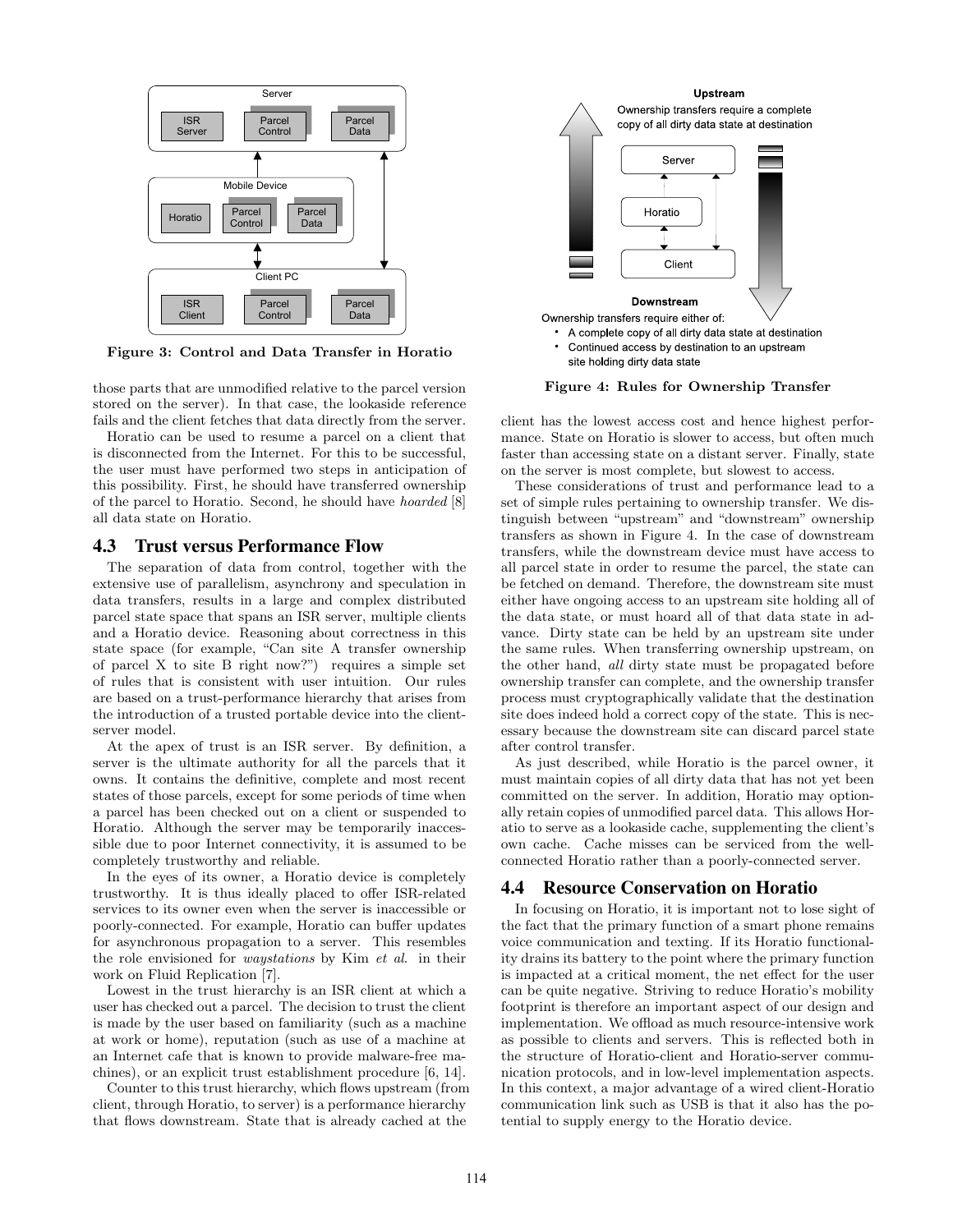Offloading work to clients and servers also has a positive impact on performance. Smart phone designs must balance platform capabilities against battery lifetime, and therefore have limited CPU, memory, and storage capacity. Even when the ISR client is a laptop, it is typically much more computationally capable than a smart phone. Further, in ISR scenarios such as Section 2.2.1, laptop battery life tends to be less critical than Horatio battery life. Of course, these considerations have to be balanced against the goal of improving ISR user experience. When necessary, Horatio should be prepared to supply its own resources in order to ensure that the user's needs are met. For example, if Horatio has good connectivity to a server via a cellular data network, it should be prepared to upload modified parcel state rather than requiring the client to do so over a much poorer Internet connection. This might be the case, for example, in the scenario of Section 2.2.2.

# 4.5 Self-cleaning on Horatio

Despite the high level of trust placed in smart phones, they are also fragile. Since they are small and carried everywhere, they can easily be damaged or lost; they can also run out of energy. In these situations, the effect on the user must be minimized. Therefore, when Horatio holds the most current copy of parcel data, it uses any available connectivity (such as WiFi or 3G) to save that data on the less-fragile server while the user is performing other tasks.

Once a parcel has been checked in to a Horatio device, Horatio immediately begins self-cleaning: checking in the parcel to the server using any available wireless connectivity, such as WiFi, WiMax, UWB, or a cellular data network. Because Horatio is a trusted device and the user need not wait for the transfer to complete, it is acceptable for this process to take some time. However, the parcel data remains vulnerable to the loss or destruction of the Horatio device until self-cleaning completes. Optionally, Horatio can retain parcel ownership even after self-cleaning completes; this approach provides maximum resiliency to loss of the Horatio device, while still allowing the next resume site to check out from Horatio rather than from the server. If Horatio possesses both parcel ownership and cached copies of all of the parcel data, the parcel can be checked out from Horatio and resumed on a fresh client that has no Internet connectivity.

If the Horatio device is lost or damaged while Horatio owns the parcel, dirty parcel state stored on the device will be lost. The recovery procedure in this event is the same as that for a lost or damaged ISR client: the user can instruct the ISR server to forcibly make itself the current parcel owner, invalidating modified state held by the previous owner and allowing another client to check out the parcel. This operation will roll back the parcel to its most recent commit on the server. Should Horatio or a client later attempt to check in the invalidated state, the ownership nonce will no longer match that at the server, and the checkin will be rejected.

# 4.6 Additional Optimizations

Our prototype contains several additional optimizations for improving suspend latency and energy efficiency. These are described in Sections 4.6.1 to 4.6.3 below.

## *4.6.1 Concurrent Upload from Multiple Sites*

As discussed in Section 4.2, the separation of control and data state allows for the concurrent propagation of data state to a server from multiple sources. To reduce the energy de-

mands on Horatio, we take advantage of the fact that any client can continue to transfer data state to a server even after ownership has been transferred to Horatio. After checking in to Horatio and thus relinquishing parcel ownership, an ISR client will attempt to upload modified parcel data directly to the server. Because Horatio maintains a complete copy of the modified data, the user need not trust that the client will complete the upload successfully, but any data uploaded by the client is data that Horatio does not have to expend energy to transmit. Horatio, through its interaction with the Server daemon (see Section 4.7), will validate the cryptographic hashes of data uploaded by clients and ignore invalid or incomplete data, so correctness is preserved even if the client is compromised after the user departs. This optimization strictly improves Horatio's battery utilization: if the client fails to upload dirty data, or maliciously uploads invalid data, Horatio expends no more energy in self-cleaning than if the client did not upload at all.

## *4.6.2 Memory Image Differencing*

OpenISR 0.9.4, upon which the Horatio prototype is based, treats a parcel's memory image as a single, large object. Thus, if a parcel is resumed even for a moment, the entirety of the memory image must be transferred to the server at checkin. However, the ISR server will always have, and Horatio will often have, a copy of the memory image as of the most recent checkin (the "basis image"). We have modified the ISR client in the Horatio prototype so that if the destination of a checkin does possess such a copy, the client computes and transmits only a delta between the basis and current memory images. This improves energy efficiency, suspend latency, and self-cleaning time.

If the client is performing a checkin to the server, the server is responsible for applying the delta to the basis image to produce the new memory image. If the checkin is to Horatio, however, applying the delta is too expensive an operation to be performed on the Horatio device. The delta is therefore saved separately on Horatio, forwarded to the server during self-cleaning, and applied at the server when the parcel is committed. If another client checks out the parcel from Horatio, the basis image plus the delta is sent.

#### *4.6.3 Eager State Propagation*

In the design described in Section 4.2, transfer of modified data state to Horatio only begins at checkin, after the end of a user's session. At this point, she must wait for potentially several hundred MB of data to be transferred. While this may be faster than transferring the data to the server over a slow connection, it may still be unacceptably slow. The client therefore opportunistically collects modified disk chunks and memory image state from the parcel while it is running, and speculatively transmits this data to Horatio in the background. Due to this speculation, the state that is collected in this way may not be internally consistent, but it serves to prepopulate the Horatio device with data that is likely to be needed. At checkin, only the final set of differences between the previously-transmitted and the final state are sent to Horatio, minimizing the amount of time that the user must wait. Additionally, the final set of differences fixes any inconsistencies incurred due to the speculation. Also, because of potential update locality in the workload, some of the data transmitted to Horatio may be overwritten before suspend. Eager data transfer thus increases the total amount of data that needs to be transferred, and therefore,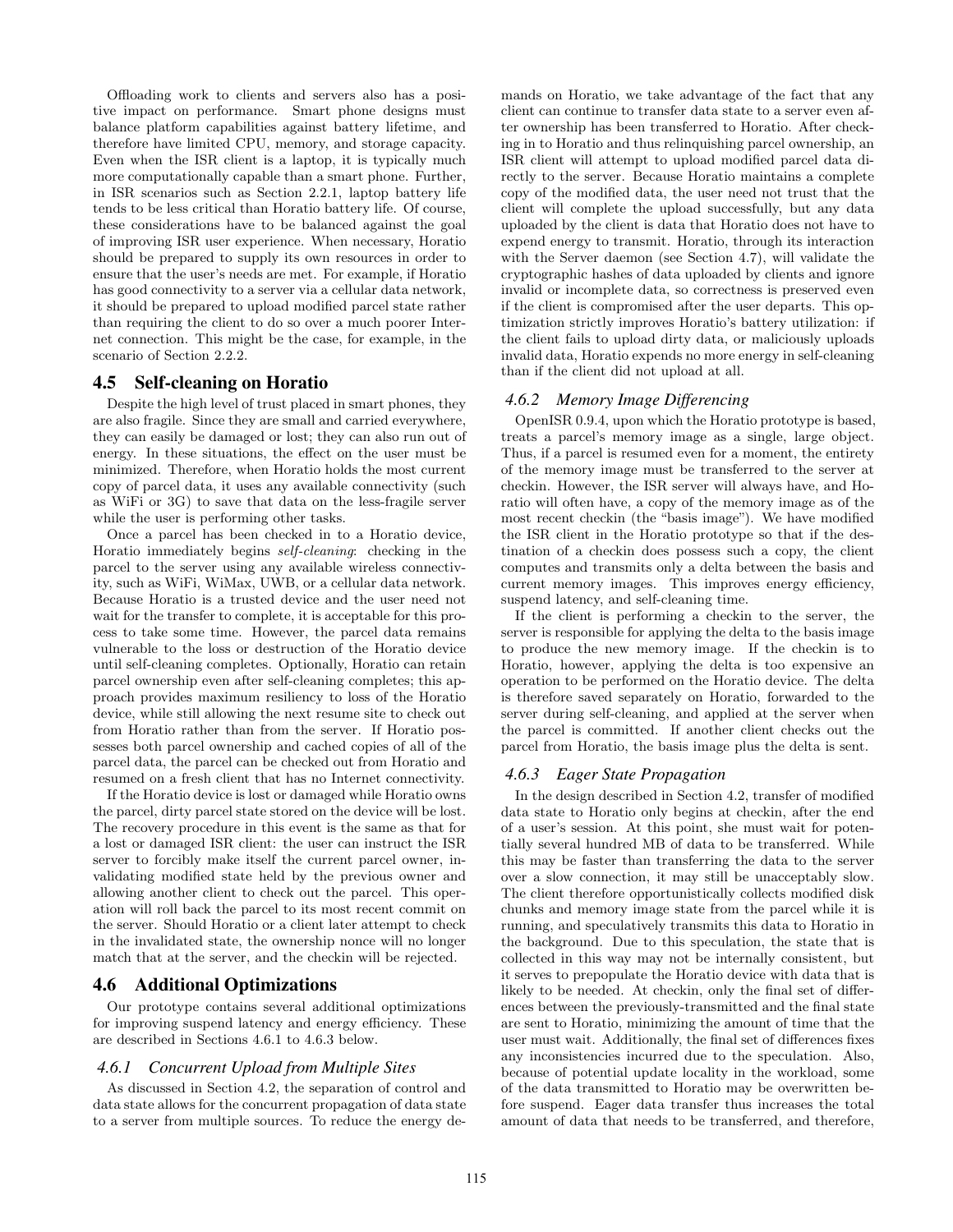|                  | Openmoko Neo FreeRunner  | Nokia N95-8GB               | Sandisk Mobile Ultra    |
|------------------|--------------------------|-----------------------------|-------------------------|
|                  |                          |                             |                         |
| Abbreviation     | OM                       | N95                         | SD                      |
| Type             | Smart phone              | Smart phone                 | microSD card            |
| Operating System | Linux 2.6                | Symbian OS 9.2, S60 rel 3.1 |                         |
| Processor        | ARM920T 400 MHz          | ARM11 332 MHz               |                         |
| Memory           | 128 MB                   | 128 MB                      |                         |
| Internal Flash   | 256 MB                   | 128 MB                      | 2 GB                    |
| Additional Flash | 2 GB microSD             | 8 GB Internal               |                         |
| Connectivity     | Full-Speed USB (12 Mbps) | Full-Speed USB (12 Mbps)    | Hi-Speed USB (480 Mbps) |
|                  | Bluetooth 2.0            | Bluetooth 2.0               | microSD                 |
|                  | 802.11g, GPRS            | $802.11$ g, 3G              |                         |

|  |  |  |  |  | Table 3: Portable Devices Used In Horatio Evaluation |
|--|--|--|--|--|------------------------------------------------------|
|--|--|--|--|--|------------------------------------------------------|

| Workload | Execution   | Dirty State ( | (MB)       | Workload Description                                                                                                                                                                           |
|----------|-------------|---------------|------------|------------------------------------------------------------------------------------------------------------------------------------------------------------------------------------------------|
| Name     | Time (s)    | Memory        | Disk       |                                                                                                                                                                                                |
| Email    | 327.6(0.5)  | 16.1(0.5)     | 3.4(0.1)   | Use Evolution email client to download, read, and reply.                                                                                                                                       |
| Word     | 604.7(1.1)  | 40.8(3.5)     | 3.3(0.1)   | Use OpenOffice Writer to compose and save a letter.                                                                                                                                            |
| Photo    | 803.7(1.3)  | 24.5(0.1)     | 3.9(0.0)   | Use GIMP image editor to edit photos in an album: remove red-eve<br>artifacts from persons in the photos, clone a person multiple times,<br>and make color and lighting adjustments to photos. |
| Shop     | 690.8(2.2)  | 30.6(0.1)     | 13.8(0.2)  | Shop online for a TV: browse websites of online retailers using Mozilla<br>Firefox, and note prices and technical details with gedit text editor.                                              |
| Podcast  | 419.0(0.7)  | 120.4(0.3)    | 109.3(0.1) | Download a 108 MB MP3 audio podcast using the Rhythmbox media<br>player, and transfer the new podcast to portable music device.                                                                |
| Video    | 2382.0(0.0) | 263.8(5.7)    | 368.1(0.9) | Download and watch a 30-minute, 378 MB MPEG-4 file.                                                                                                                                            |
|          |             |               |            | Results are execution times in seconds and state sizes in MB. Each result is the mean of two measurements. Standard deviations                                                                 |

are reported in parentheses.

#### Table 4: Macrobenchmark Workloads

the amount of energy expended by Horatio. The user can address this concern by connecting the Horatio device to a power source while using the client.

The Horatio design also allows for concurrent eager state propagation, similar to concurrent state propagation that occurs at suspend time (see Section 4.6.1). In this case, if ample bandwidth between the ISR client and server exists, the client may choose to eagerly propagate state modifications to the server, rather than to Horatio. In fact, given the broad possible range of link performance combinations between the client-Horatio and client-server links, the ISR client can optimize eager state propagation by selectively choosing to which target (Horatio, ISR server, or both) to eagerly propagate the state modifications. Our current system allows the user to decide.

## 4.7 Implementation

The Horatio prototype implementation consists of three separate components: the Client daemon, the Horatio Phone daemon, and the Server daemon, running respectively on the client, Horatio device, and server. The Client and Horatio Phone daemons are responsible for performing state and ownership transfers between their respective devices. The Horatio Phone daemon performs self-cleaning, while the Client daemon performs concurrent upload, by communicating with the Server daemon. The Server daemon, in turn, interacts directly with the ISR server to assist the other daemons with these tasks.

The Horatio prototype currently runs on two smart phone platforms, the Openmoko Neo FreeRunner and the Nokia N95. Specifications for these devices are given in Table 3. The FreeRunner is Linux-based, and supports GPRS and WiFi wireless connectivity; the N95 is Symbian S60-based, and supports 3G and WiFi.

Most components of Horatio are written in Python version

2 for portability. Performance-critical sections of the state transfer code are implemented in C and compiled natively for each platform. Use of the Symbian S60 Open C libraries on the N95 allowed the same C source code to be used for both smart phones. Horatio also required changes to OpenISR client and server code. The client was modified to initiate the Client daemon. The server was modified to support applying memory image deltas, as described in Section 4.6.2, and to support ownership transfer between the client and Horatio.

# 5. EVALUATION

Our experimental evaluation of the Horatio prototype addresses four questions:

- How much does Horatio improve user experience (Section 5.2)?
- How effective is self-cleaning in reducing the vulnerability of a Horatio device (Section 5.3)?
- What is the impact of Horatio on a user's mobility footprint (Section 5.4)?
- How effective is eager state propagation in reducing suspend latency (Section 5.5)?

# 5.1 Experimental Methodology and Setup

We use two types of experiments in evaluating Horatio. The "microbenchmark" experiments use synthetically generated parcel state. The "macrobenchmark" experiments use parcel state generated by a set of scripted workloads.

## *5.1.1 Microbenchmarks*

Each microbenchmark is based on an initial parcel configured with 512 MB of RAM and a 4 GB disk. For each set of measurements, we vary the amount of dirty data state that must be transferred by synthetically generating a predetermined amount of incompressible state and updating the par-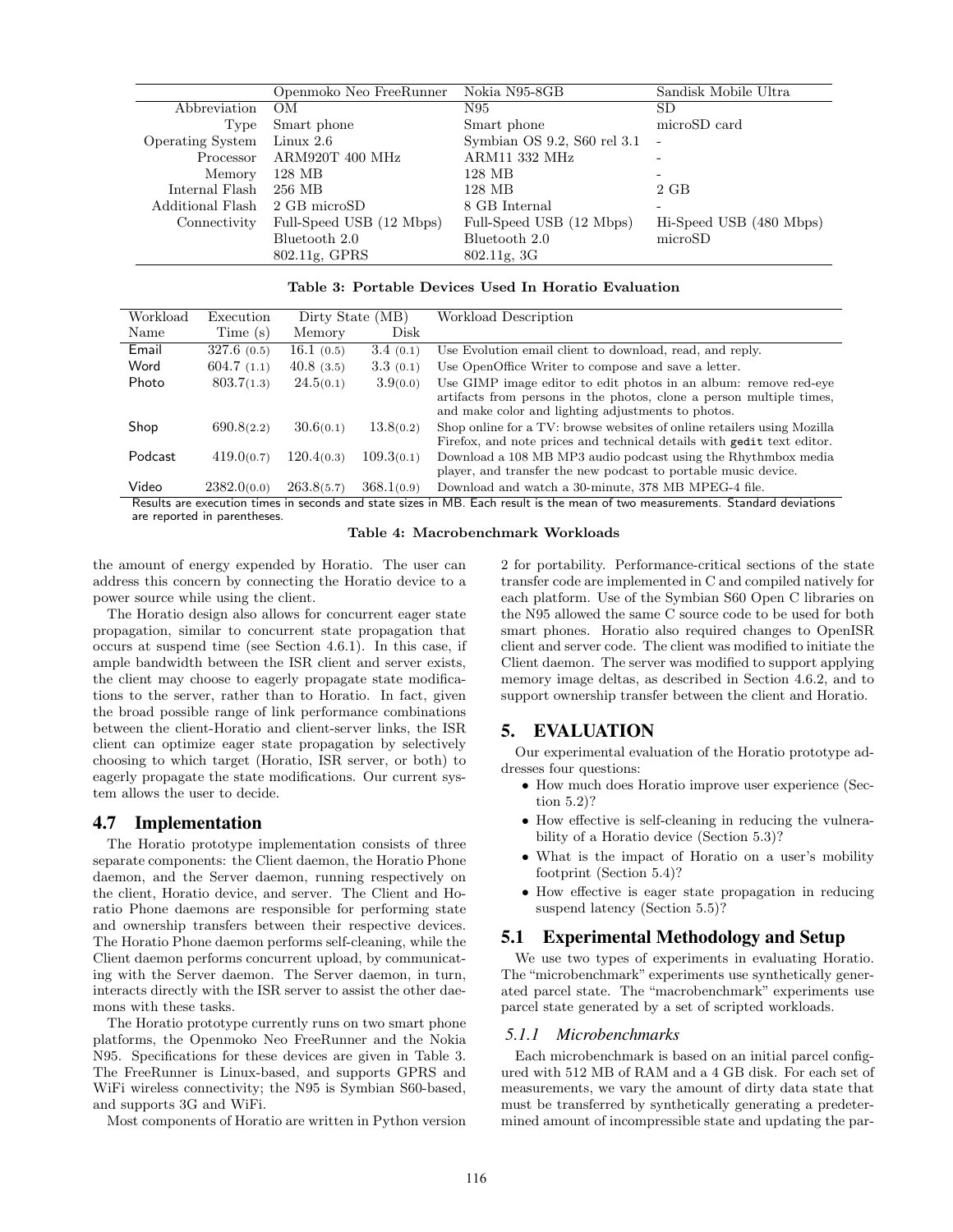|                    | Dirty State Size |             |             |               |  |  |  |
|--------------------|------------------|-------------|-------------|---------------|--|--|--|
| Horatio Device     | 1 MB             | 10 MB       | 100 MB      | 500 MB        |  |  |  |
| ISR-1 (No Horatio) | 1433.5(6.5)      | 1487.5(0.5) | 2118.0(3.0) | 4936.0(15.0)  |  |  |  |
| N95-WiFi           | 39.0(2.5)        | 68.7(2.4)   | 301.3(5.0)  | 1239.2(27.5)  |  |  |  |
| OM-WiFi            | 32.7(2.1)        | 48.0(0.8)   | 260.3(5.3)  | 1040.0(8.6)   |  |  |  |
| N95-USB            | 29.3(4.4)        | 44.0(2.5)   | 142.0(1.3)  | 625.0(4.3)    |  |  |  |
| SD-USB             | 23.3(0.5)        | 25.3(0.5)   | 40.3(1.3)   | 136.0 $(2.2)$ |  |  |  |

Results are suspend times in seconds and are the mean of six measurements. Standard deviations are reported in parentheses. ISR-1 represents the base ISR case over a 1Mbps WAN link.

|  | Table 5: Microbenchmark Suspend Results. |  |  |  |
|--|------------------------------------------|--|--|--|
|--|------------------------------------------|--|--|--|

|                                                                                                                          |                |                          | Dirty State Size |            |             |
|--------------------------------------------------------------------------------------------------------------------------|----------------|--------------------------|------------------|------------|-------------|
| Horatio Device                                                                                                           | $0 \text{ MB}$ | 1 MB                     | $10 \text{ MB}$  | 100 MB     | 500 MB      |
| ISR-1 (No Horatio)                                                                                                       | 281.5(1.5)     | $\overline{\phantom{0}}$ |                  |            |             |
| N95-WiFi                                                                                                                 |                | 397.7(2.5)               | 409.3(2.3)       | 507.5(6.0) | 951.2(20.1) |
| OM-WiFi                                                                                                                  |                | 292.3(1.7)               | 314.7(12.0)      | 372.0(2.2) | 692.0(2.2)  |
| N95-USB                                                                                                                  |                | $-226.0(3.2)$            | 237.0(6.7)       | 283.8(0.7) | 520.8(2.5)  |
| SD-USB<br>common atticos to concerte controller above on the the procession coals. Care deputations and procession of th |                | 34.7(0.5)                | 34.3(0.9)        | 35.7(0.5)  | 51.3(0.9)   |

Results are resume times in seconds and are the mean of six measurements. Standard deviations are reported in parentheses. ISR-1 represents the base ISR case over a 1Mbps WAN link.

Table 6: Microbenchmark Resume Results.

cel disk and memory images. We distribute the dirty state equally between memory and disk, e.g., 100 MB of dirty state would be divided between 50 MB of dirty memory state and 50 MB of dirty disk state.

During suspend and resume, there is a fixed amount of base state that must be transferred along with the dirty state. For suspend, the amount is 8 MB and consists of the control state items (keyring, configuration file, and nonce) that must be transferred to Horatio along with the data state. For resume, the amount is 175 MB consisting of the control state items and the initial VM memory image. This image must be copied to the client as the base memory image to which the dirty state memory diffs are applied. In some situations, a client may already possess a cached copy of the base memory image. In our experiments, we assume the worst case for Horatio and clear the client cache after each run. In future, we plan to demand fetch the memory image, just as we demand fetch VM disk state today.

#### *5.1.2 Macrobenchmarks*

Our macrobenchmarks consist of six workloads, lasting between three and forty minutes, that exemplify activities commonly performed by desktop users. Table 4 summarizes these workloads. Each workload uses the same parcel, in the same state: a Debian Linux 5.0 guest with 512 MB of RAM and an 8 GB disk, containing all of the applications needed to run the workloads.

#### *5.1.3 Hardware Setup*

Our evaluation uses three different Horatio devices:  $(i)$  and Openmoko Neo FreeRunner,  $(ii)$  a Nokia N95, and  $(iii)$  a USB-connected flash storage card. Specifications for these devices are given in Table 3. Device *(iii)* does not meet all of the requirements for Horatio, since it cannot perform selfcleaning. We include it because it represents a case that neither the N95 nor FreeRunner support: USB 2.0 in Hi-Speed (480 Mbps) mode. Since new models of smart phones are starting to support both microSD and Hi-Speed USB, it allows us to observe the expected suspend and resume latency for Horatio on emerging devices.

Our ISR client PC is a Dell Optiplex 755 with a 2.33 GHz Core 2 Duo CPU, 3 GB of RAM, a 250 GB Serial ATA

disk at 7200 RPM, and support for Hi-Speed USB. The ISR server is a Dell SMP server with dual 2.8 GHz Pentium 4 Xeon processors, 1 GB of RAM, a 32 GB Fast-Wide SCSI disk at 10,000 RPM, and a 1 Gbps Ethernet connection. We consider two different client-Horatio interconnects: 802.11g WiFi and USB. We evaluate WiFi for the FreeRunner and N95 smart phones, and USB for the N95 phone and the USB-connected microSD card. We evaluate Horatio's selfcleaning performance over the Internet via both WiFi and the AT&T Wireless 3G network. The 3G network has advertised upload speeds between 500 Kbps and 1.2 Mbps, and download speeds between 700 Kbps and 1.7 Mbps. For the WiFi experiments, Horatio connects to the Internet via the Linksys 802.11g access point through a 1 Mbps residential broadband Internet connection. The ISR client and server are also connected over the same residential link.

Throughout Section 5, we refer to a particular combination of Horatio device and connectivity via a two-part abbreviated name. The first part of the name is the device type, using the abbreviations given in Table 3. The second part is the relevant connectivity. For example, if a suspendtime measurement refers to "N95-WiFi," it refers to Nokia N95 using WiFi to communicate with the client. For a selfcleaning experiment, the same name would refer to an N95 using WiFi to the server.

## 5.2 Improvement in User Experience

#### *5.2.1 Microbenchmarks*

We first evaluate Horatio's suspend and resume times over WiFi and USB, using synthetically generated dirty state as described in Section 5.1.1. Table 5 presents the resulting suspend latencies with 1 to 500 MB of dirty state, and Table 6 presents the resume times. With smaller amounts of dirty state, suspend and resume latencies are dominated by the overhead of transferring the fixed parcel state. As the dirty state size increases, this effect is reduced. We also compare against standard ISR (without Horatio) over a 1 Mbps residential Internet connection.

In the suspend case, Horatio shows a substantial performance improvement over standard ISR. For resume, standard ISR performs better than both Horatio WiFi cases.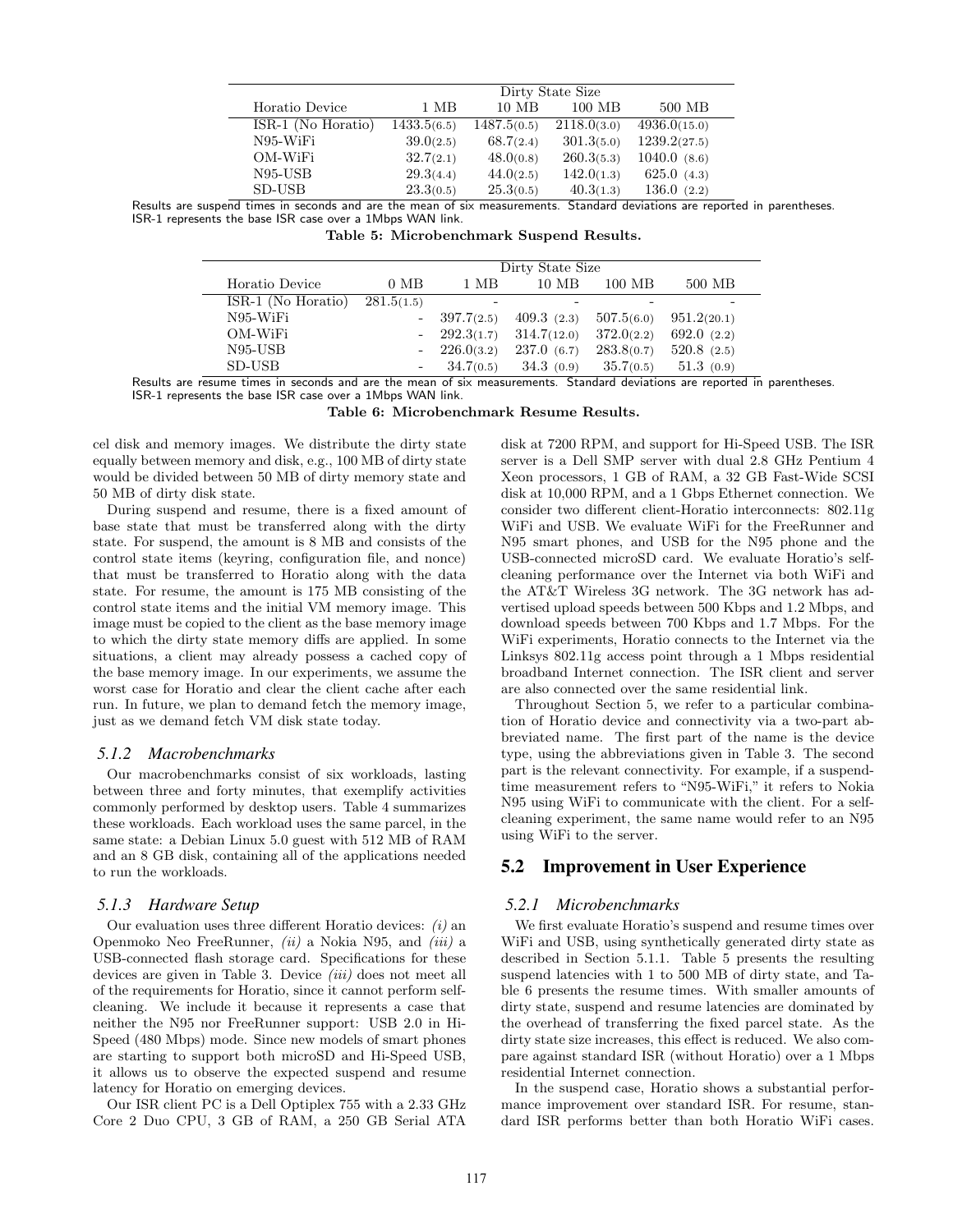The primary reason for this is that these experiments include a fixed amount of dirty state at Horatio, which must be propagated back to the client during resume from Horatio. A resume from the ISR server implies clean state, since all state updates must have been sent back to the server during the last suspend. Therefore, when resuming from the ISR server, only the memory image and control state is propagated to the client. By comparing the base ISR 0MB case to the Horatio with 1MB of dirty state cases (column 2 in Table 6), we observe that both USB cases exhibit reduced resume latencies. Since these cases are dominated by the memory image and control state transfers, we can see that a clean Horatio resumes faster than the base ISR case.

On the FreeRunner and N95, suspend and resume latencies are limited by the USB speeds of the Horatio device. At the higher transfer rates seen with the microSD card, however, the bottleneck becomes the generation and application of memory images on the client PC. In addition, for both suspend and resume times, observed performance with the FreeRunner is consistently better than that obtained with the N95. Further experiments show that the FreeRunner exhibits better WiFi throughput and better write performance to internal storage: the FreeRunner achieves 870 KB/s and 2.03 MB/s, respectively, while the N95 achieves only 690 KB/s and 688 KB/s.

Finally, we note that as the state size passes 100 MB, the observed suspend and resume latencies over WiFi start to approach the limits of what a user might be willing to withstand. Observed latencies over USB are substantially better. The N95 exhibits adequate performance even with only Full-Speed USB, while the microSD card with Hi-Speed USB exhibits latencies under a minute for all but the 500 MB suspend operation.

#### *5.2.2 Macrobenchmarks*

In this section, we evaluate suspend and resume times experienced with Horatio using the workloads described in Section 5.1.2. The testbed for these experiments consists of an ISR client and server, plus the Horatio device. The client is a desktop system with a 2.66 GHz Intel Core 2 Duo and 2 GB of RAM. Its software consists of Debian Linux 5.0 with kernel 2.6.26, and the VMware Player 2.5.0 virtual machine monitor. The server is a 3 GHz Intel Pentium 4 host with 2 GB of RAM, running Ubuntu Linux with kernel 2.6.27. The two hosts communicate through a netem-emulated WAN link with bandwidths of 1 Mbps and 10 Mbps, and a round trip time (RTT) of 20 ms. In today's Internet, 10 Mbps represents a highly favorable connection. We evaluate Horatio suspend and resume performance over WiFi using the Nokia N95, and over USB using the microSD card.

The results of these experiments are presented in Figure 5. The figure includes workload execution times because they represent productive work from a user's viewpoint — in the ideal case, workload execution time would dominate suspend and resume times and thus result in an all-black bar. As the figure shows, Horatio improves both suspend and resume times compared to standard ISR, particularly when Horatio is connected to the client over USB. The improvement is the most dramatic on the 1 Mbps link. If Jill were to watch a thirty-minute video at the coffee shop with a 1 Mbps connection to the ISR server, her suspend time would be more than one and a half hours with standard ISR, but just over five minutes with Horatio over USB.

# 5.3 Effectiveness of Self-Cleaning

We evaluate the effectiveness of Horatio's self-cleaning functionality by determining the window of time during which parcel data stored on Horatio would be vulnerable to data loss — that is, the amount of time required for self-cleaning. Intuitively, a user would wish to minimize this time, but a vulnerability time of minutes or hours, rather than days, is likely to be acceptable.

#### *5.3.1 Microbenchmarks*

To perform the self-cleaning microbenchmarks, we use the experimental setup described in Section 5.1. The Horatio device self-cleans 4.5 MB of fixed state and between 1 MB and 100 MB of dirty state, uploading to the ISR server over WiFi or 3G wireless connectivity. We evaluate self-cleaning over WiFi using both the Nokia N95 and Neo FreeRunner. 3G connectivity is evaluated using only the N95, since the FreeRunner does not support 3G.

|                |            | Dirty State Size |                  |
|----------------|------------|------------------|------------------|
| Horatio Device | 1 MB       | 10 MB            | $100 \text{ MB}$ |
| N95-WiFi       | 36.3(0.9)  | 97.0(0.0)        | 869.0(15.1)      |
| OM-WiFi        | 13.0(0.0)  | 82.3(0.5)        | 775.0<br>(0.8)   |
| N95-3G         | 152.7(1.3) | 477.7(14.4)      | 3848.3(102.8)    |

Self-cleaning times (in seconds) are given as the mean and standard deviations of three measurements (in parentheses).

#### Table 7: Self-Cleaning Time (Microbenchmarks)

As Table 7 shows, self-cleaning times are reasonable in all cases. The longest times are observed for the N95-3G experiments. With 100 MB of dirty state, the N95 was able to self-clean over 3G in approximately one hour. Use of 802.11g substantially improves self-cleaning performance, reducing this worst-case time to just under 15 minutes.

#### *5.3.2 Macrobenchmarks*

In this section, we evaluate self-cleaning using the workloads described in Section 5.1.2, over both WiFi and 3G wireless connectivity. The Horatio device transfers 4.5 MB of fixed state, plus the amount of dirty state generated by the workload, to the ISR server described in Section 5.1.3. The N95 smart phone is used as the Horatio device.

| Workload | N95-WiFi      | N95-3G          |
|----------|---------------|-----------------|
| Email    | 213.3(14.0)   | $739.3$ $(5.3)$ |
| Word     | 953.0(9.4)    | 4353.5(90.5)    |
| Photo    | 839.3 (19.0)  | 3381.0(129.0)   |
| Shop     | 1103.0(50.3)  | 4830.0(313.0)   |
| Podcast  | 2199.7(176.3) | 6398            |
| Video    | 8034          | 23665           |

The self-cleaning times (in seconds) are given as the mean of three measurements. Standard deviations are reported in parentheses. Results reported in *italics* are estimates based upon measured self-cleaning rates.

#### Table 8: Self-Cleaning Time (Macrobenchmarks)

As Table 8 shows, the results are comparable to those in Section 5.3.1. Most cases complete the self-cleaning process in under an hour, and all but two complete in under two hours. The worst case self-cleaning time takes an estimated 6.5 hours to complete; this is for the most data-intensive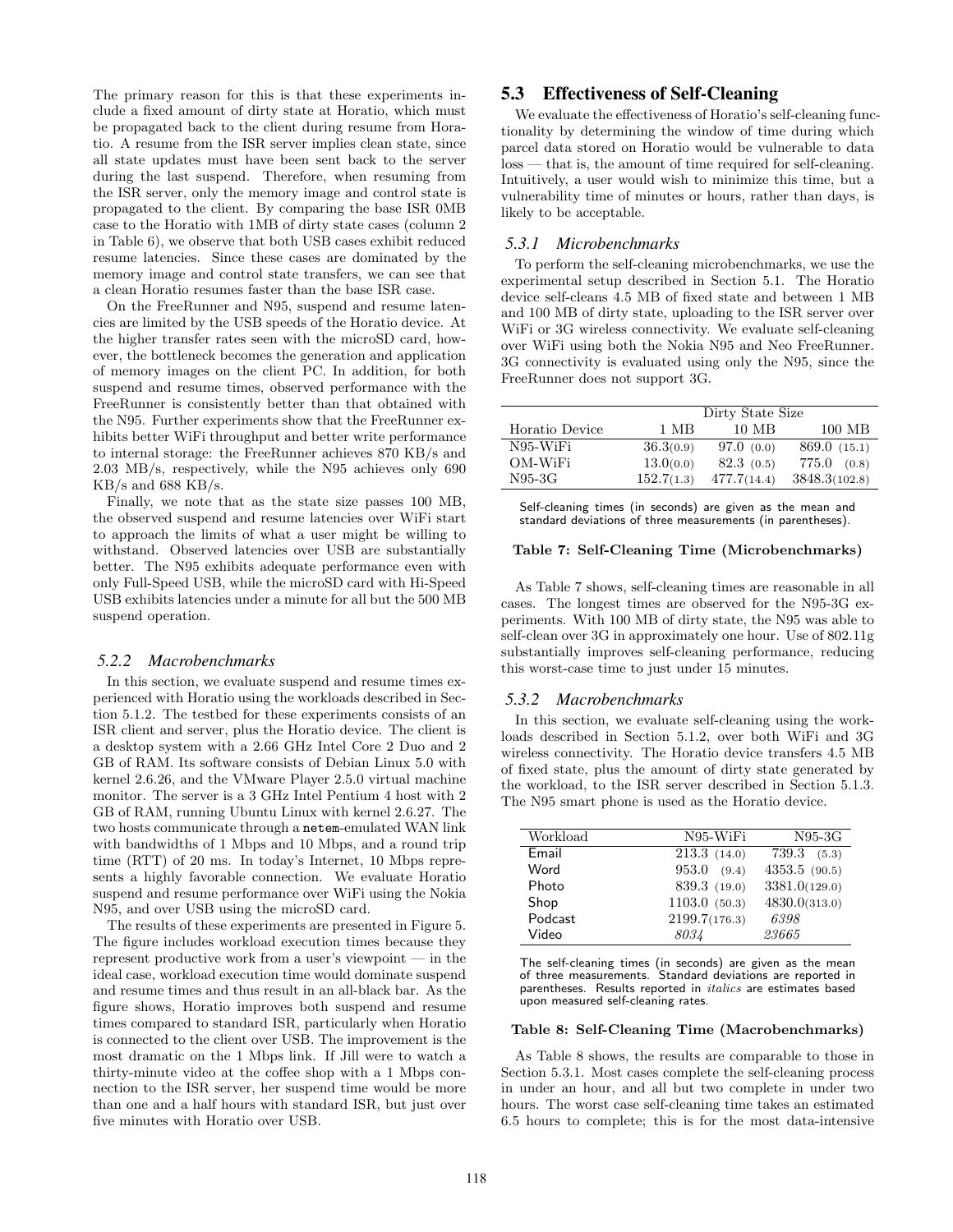

case is an all black bar. The ISR-1 and ISR-10 bars represent normal ISR with an emulated WAN link of 1Mbps and 10Mbps, respectively. Results are the mean of three measurements and standard deviations were below 19% in all cases. The scales of the graphs differ to improve the presentation.

Figure 5: Suspend and Resume Overheads (Macrobenchmarks)

workload, which generates over 700 MB of dirty state. Although the self-cleaning times are longer for the two download workloads, we observe that users are likely to place substantially more value in personally-generated data, such as their word processing documents and spreadsheets, than they would in downloaded data such as multimedia files. This is because when lost, most downloaded content can be fetched again. Therefore, Horatio performs very well under the most important workloads.

Finally, in all cases there is a substantial performance benefit to using WiFi over 3G. Based upon the observations from both the micro– and macrobenchmark experiments, we conclude that self-cleaning can successfully reduce the window of data vulnerability to an acceptable duration.

# 5.4 Impact on Mobility Footprint

In this section, we present an evaluation of the energy costs associated with the suspend and resume operations. We also evaluate the energy cost of self-cleaning. In actual use, the user should not have to pay the suspend and resume costs, since the Horatio device should be able to charge its battery while connected to a PC client. However, it is possible that an external power source may not be available for Horatio while the parcel is running.

We use the microbenchmark described in Section 5.1.1 to determine the energy demands for three operations:  $(i)$  suspend, (ii) resume, and (iii) self-cleaning. We report the amount of energy consumed by the N95 smart phone during each operation, along with the percentage of battery utilization this represents. For the suspend and resume operations, we conduct the experiments over both 802.11g WiFi and USB. For self-cleaning, we perform the measurements

for WiFi and 3G. Energy consumption is measured using the Nokia Energy Profiler utility [3].

Table 9 shows the energy consumed during each measurement, and the percentage of battery power utilized. We calculate the percentage from our energy measurements and the battery capacity as reported in the device's specifications. Although we assume a linear relationship between energy consumption and battery lifetime, it has been shown that batteries typically exhibit non-ideal properties [11], and the relationship between energy consumption and battery lifetime is typically non-linear. To ensure consistent measurements, we fully charged the battery prior to each experimental run. Still, it is likely that our battery percentage calculations are affected by this non-ideality, and are only included to provide an alternative representation of the energy costs of Horatio. As in the previous microbenchmark experiments, we vary the synthetic dirty state from 1 MB to 500 MB for suspend and resume, and from 1 MB to 100 MB for self-cleaning.

As the results show, connecting Horatio via USB is more than twice as efficient than via WiFi during suspend, and more than five times as efficient during resume. Two factors contribute to this result. First, WiFi communication inherently requires more energy than USB. Second, when connecting Horatio over USB we are able to treat it as a mass-storage device rather than a networked host, allowing us to shift all of the suspend and resume computation to the client PC. The USB connection therefore allows us to minimize the work that must be done by the Horatio device during suspend and resume.

For self-cleaning, WiFi is more efficient than 3G by at least a factor of five. This is due to the higher throughput of WiFi: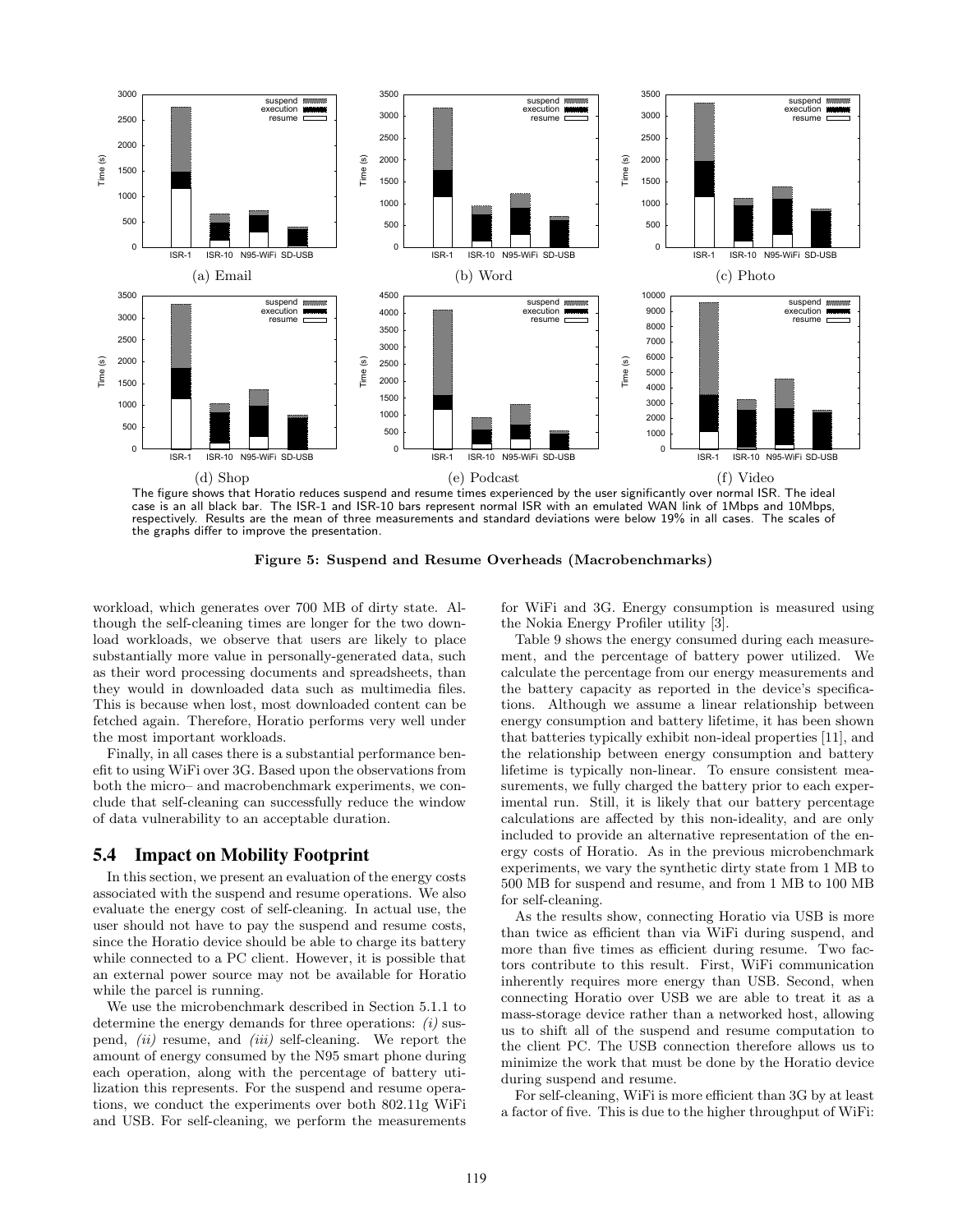|            |                | Dirty State Size     |                        |                            |                       |
|------------|----------------|----------------------|------------------------|----------------------------|-----------------------|
| Operation  | Horatio Device | 1 MB                 | $10\ \mathrm{MB}$      | $100 \text{ MB}$           | 500 MB                |
| Suspend    | N95-WiFi       | $27.5(1.0)[0.2\%]$   | $71.2(3.9)[0.4\%]$     | 400.1<br>$(1.4)$ $[2.5\%]$ | 1788.8 (8.9)[11.0%]   |
| Suspend    | N95-USB        | $12.0(2.5)[0.1\%]$   | $31.3(0.8)[0.2\%]$     | 146.8<br>$(3.8)$ [0.9%]    | $608.5(14.2)$ [3.7%]  |
| Resume     | N95-WiFi       | $507.1(40.6)[3.1\%]$ | 612.8 $(1.0)$ [3.8%]   | $756.3$ (15.5) [4.6%]      | $1455.7(33.4)$ [8.9%] |
| Resume     | N95-USB        | $95.5(1.6)[0.6\%]$   | $96.8(1.7)[0.6\%]$     | 120.0<br>$(1.2)$ $[0.7\%]$ | $226.6$ (0.5) [1.4%]  |
| Self-Clean | N95-WiFi       | $35.7(0.7)[0.2\%]$   | $102.6$ $(1.4)[0.6\%]$ | 915.6<br>$(3.2)$ [5.6\%]   |                       |
| Self-Clean | N95-3G         | $180.6(4.3)[1.1\%]$  | $565.1(13.4)[3.5\%]$   | $4552.7(107.8)[27.9\%]$    | -                     |

Results above are the mean of three measurements. Results expressed in Joules. Standard deviations are reported in parentheses. Results in brackets expressed as percentage of battery life.

Table 9: Horatio Energy Consumption (Microbenchmarks)

self-cleaning times over WiFi are also shorter than over 3G by a factor of five on average, enabling the Horatio device to power its transmitter for much less total time. These results clearly motivate the opportunistic use of WiFi. It would be especially helpful in the case of large self-cleaning transfers, since self-cleaning 100 MB over 3G consumes nearly 28% of the device's battery capacity. In contrast, a similar operation over WiFi consumes less than 6%. Overall, it is clear that Horatio does increase the user's mobility footprint with respect to energy consumption. However, with opportunistic use of WiFi this increase can be kept small, and is offset by the fact that the user is not required to carry any other devices to gain this benefit.

# 5.5 Eager State Propagation

To further reduce the suspend latency after a user completes her ISR session, our implementation includes a mechanism for eager state propagation as described in Section 4.6.3. The goal of this section is to quantify the benefit and cost of this optimization in terms of the amount of dirty state transferred from a client to Horatio. To accomplish this, we use a set of state generation profiles, which are traces that characterize the updates performed to a parcel's state during an ISR session. We gathered the state generation profiles on four of the six workloads described in Section 5.1.2.

To capture a state generation profile for a specific workload, we execute the workload in a parcel while a background task takes periodic snapshots of the parcel's memory and disk state. We pause the session during each snapshot to ensure consistency. The resulting set of snapshots and accompanying traces allow us to deterministically replay the state updates produced by the session.

|          | Suspend | Eager | Lazy  | $C$ leaning |
|----------|---------|-------|-------|-------------|
| Workload | State   | State | State | Cycles      |
| Email    | 3.1     | 129.6 | 19.5  | 3.0         |
| Word     | 1.7     | 220.8 | 44.1  | 3.3         |
| Photo    | 1.6     | 199.1 | 28.4  | 6.7         |
| Shop     | 29.3    | 485.7 | 44.4  | 11.0        |

Results presented are state sizes in MB and are the mean of three measurements. The maximum standard deviations for Suspend State, Eager State, and Cleaning Cycles were all under 6% of the corresponding mean.

#### Table 10: Horatio Eager State Propagation Results

To evaluate eager state propagation, we replay our state generation profiles on a real parcel while the eager propagation mechanism transfers dirty memory and disk state to Horatio in the background. We use the client PC described in Section 5.1.3 and the microSD card as the Horatio device.

Table 10 presents the results. The second and third columns give the amount of state (in MB) transferred at and before



The distribution of state updates (in MB) for each workload during each periodic cleaning cycle. A cleaning cycle starts approximately one minute after the end of the preceding cycle. Suspend time is marked by an "S" on the horizontal axis.

#### Figure 6: Workload Dirty State Generation

suspend, respectively, and correspond to the benefit and cost associated with eager propagation. The fourth column gives the amount of state that would be transferred at suspend if eager state propagation were not used. Finally, the last column gives the number of eager transfer cycles performed by the client over the course of the session.

The table shows that the benefit of eager state propagation is very high for the four workloads tested. For the first three, the amount of dirty state transferred at suspend is less than 5 MB. The fourth workload contains a large number of state updates late in the session, which do not have time to propagate to Horatio before suspend, but are still less than the amount transferred without eager propagation. Finally, the ratio of the fourth column to the second column is a good indication of the user-perceived improvement in performance. In all four workload cases, a client would perceive a performance benefit with Horatio.

As to cost, the total data transferred due to eager state propagation is roughly  $5 - 7$  times that occurring without eager transfer, except for the Email workload, where the difference is a factor of 11. From these results, we conclude that eager state transfer is worth the cost: the amount of state that must be transferred during suspend is dramatically reduced, in exchange for a reasonable increase in the amount of data to transfer. We do not evaluate the energy costs of eager state propagation since we assume that local power (e.g., through USB, or wall socket) is available to Horatio when state is being transferred to/from an ISR client.

Figure 6 presents the distribution of state updates (in MB) for each of the four workloads for each periodic cleaning cy-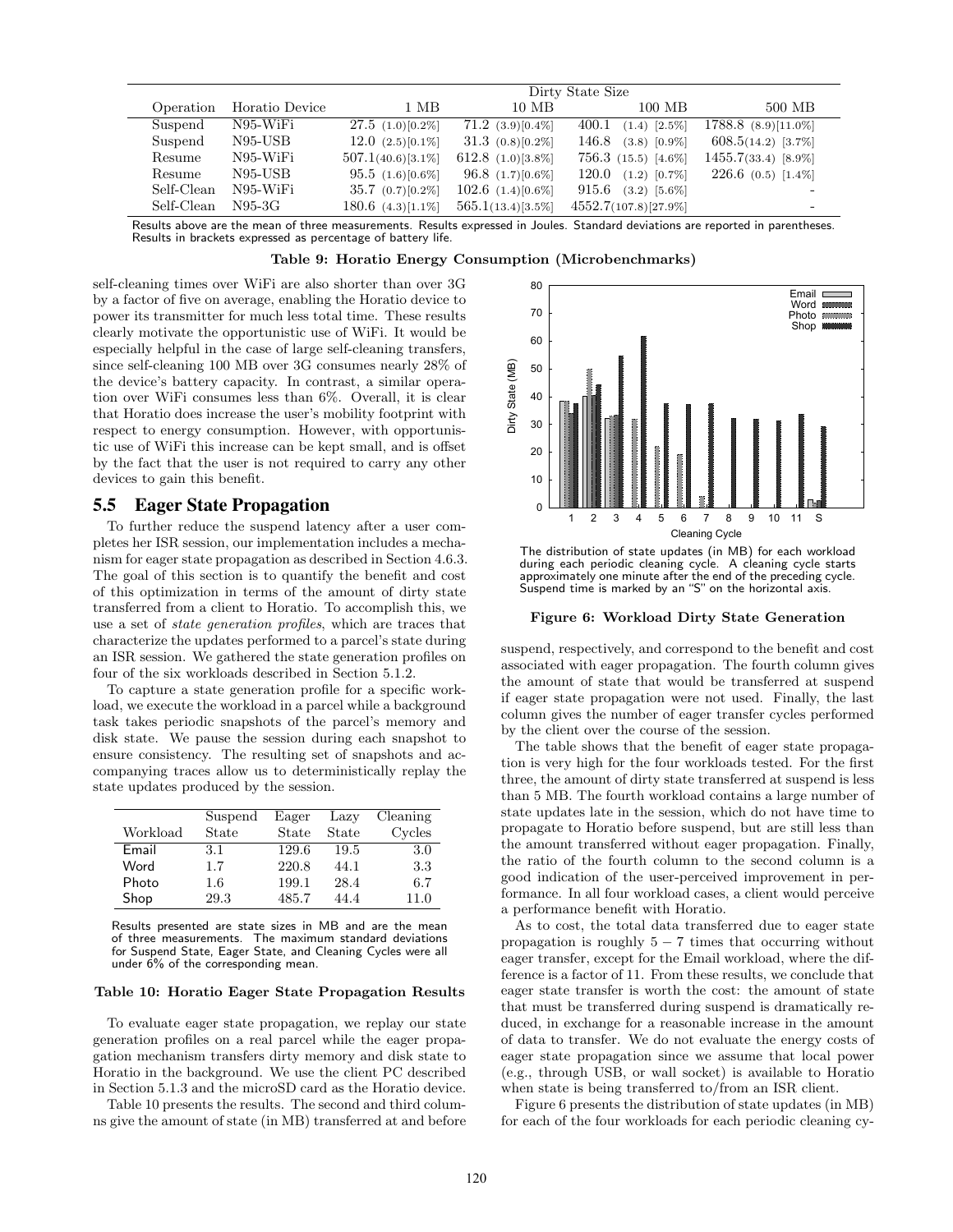

CDF of the number of updates to each 4 KB memory page, for all memory updates within each workload.

#### Figure 7: Update Locality

cle. In the figure, one run from each workload is shown, so that the results align directly with cleaning cycles, as compared to the average results presented in Table 10. The right-most set of bars represents the state transferred at suspend time, which is marked by an "S" on the horizontal axis. These results illustrate the fact that the rate of data generation by typical user workloads underutilizes the available write capacity (approx. 360MB/min for microSD). Out of the four shown, the Shop workload generates the largest amount of updates, yet still only approaches 17% link utilization. Shop also performs a large number of updates at suspend time, relative to the other three workloads, and this accounts for the differences shown in Table 10.

Figure 7 presents a CDF that illustrates the effects of update locality during each of the four user workloads. We measure this by periodically summing, at 1 minute intervals, the number of updates to each memory location during workload execution. For each workload, the graph plots the CDF of the number of updates to a 4KB memory page, for all memory updates. The Word workload exhibits the least amount of update locality with approximately 77% of updated memory pages only being updated 1 time and 94% updated 3 or less times. The Email workload is similar to the Word workload with 53% updated 1 time and 95% updated 5 or less times. The Online workload exhibits the largest amount of update locality with only 25% of updated memory pages being updated 1 time and 95% being updated 11 or less times. Finally, the Photo workload is similar to the Online workload with 48% updated 1 time and 95% updated 12 or less times. From these results, we conclude that by adaptively adjusting the eager propagation algorithm to account for observed update locality during a session, the costs of eager state propagation may be further reduced.

# 6. DISCUSSION AND FUTURE WORK

## 6.1 Smart Phones as Horatio Platforms

While our experimental results clearly indicate that the current smart phone technology is already adequate to support Horatio, there are several ways in which this technology could better serve it if improved. Connectivity and storage performance are the two most critical factors on which Horatio's performance ultimately depends. Incorporating highspeed flash storage should become standard in order to allow smart phones to benefit from most recent flash memory technology. Supporting high-performance implementations of the latest interconnects such as USB 2.0, WiMAX and others allows phones to choose the most effective way to perform self-cleaning at any given location. The phone's network stack also needs to be improved to fully exploit existing technologies, such as WiFi and USB. For example, while the Openmoko and the N95 both provide 802.11g, which is rated at 54 Mbps, the bandwidth in our experiments maxed out just under 6.8 Mbps. Fortunately, Horatio's needs align well with current trends towards transforming the smart phone into a personal mobile multimedia entertainment platform.

#### 6.2 VM State Size

In Section 4 of the paper, we describe the storage capability requirements for smart phones. Since current smart phones support 16GB or more of storage via microSD, it is realistic to assume that they provide ample capacity for VM state modifications and caching. However, Horatio also supports operation when fully disconnected from the server. In this mode, the entire VM state must be copied to Horatio in advance of disconnection; this may require more than 16GB. We expect current disk growth trends to continue, and newer smart phones to support even larger storage capacity.

## 6.3 Impact of Network Connectivity

As discussed in Section 4, we assume strong connectivity between an ISR client and Horatio, while we allow for the broadest range of connectivity options between Horatio and the ISR server, and between the ISR client and ISR server. In practice, both ISR and Horatio must be able to handle and recover from poor connectivity conditions, including disconnection, when they occur. Poor connectivity between an ISR client and server may cause the user's session to experience a performance reduction, or in the case of disconnection, may block the user session while the ISR client waits for reconnection in order to fetch missing state from the ISR server. Poor connectivity between Horatio and an ISR server will impact self-cleaning performance, possibly even pausing it in the event of a disconnect until the link has been reestablished. Once reestablished, self-cleaning can be resumed from where it left off.

Figure 5 shows that as the bandwidth between an ISR client and server increases from 1 Mbps to 10 Mbps, resume and suspend delays are reduced. This mitigates the need for Horatio. Although Internet bandwidths will grow over time, so will average VM sizes. It is difficult to predict the net effect of these factors.

#### 6.4 Resume Location Prediction

Resume latency can be further reduced if the identity of the next resume site is known or can be correctly predicted. ISR state can be proactively transferred to that site, effectively warming ISR cache state. Potential sources of knowledge for accurate prediction include a smart phone's localization device such as GPS, and personal calendar information. We plan to explore this in our future work.

#### 6.5 Horatio User Interface

We believe that a user's experience with Horatio can be further improved by providing a richer GUI. Such an interface may provide users feedback and control over various Horatio operations. An obvious candidate is the timing of